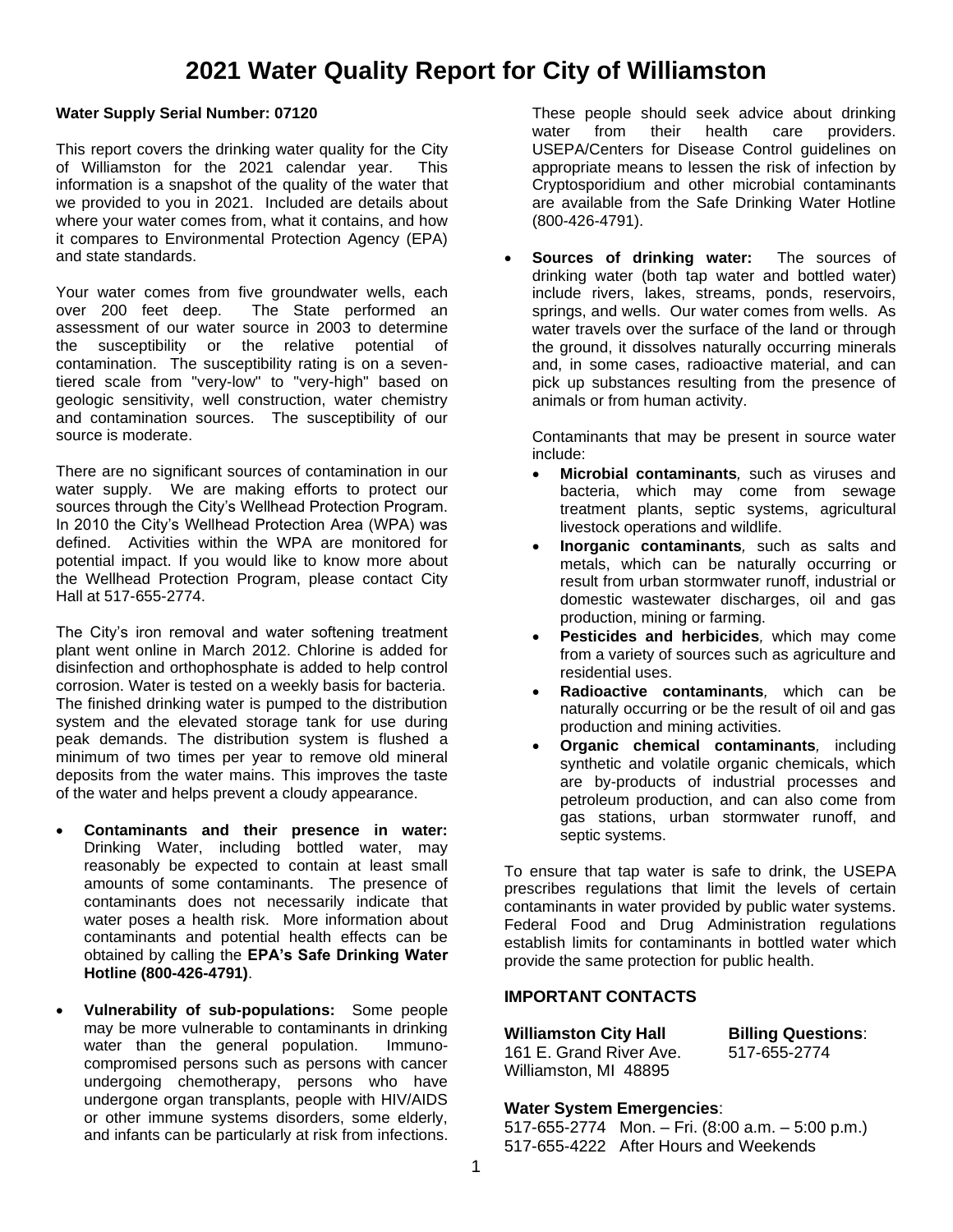## Water Quality Data

The table below lists all the drinking water contaminants that we detected during the 2021 calendar year. The presence of these contaminants in the water does not necessarily indicate that the water poses a health risk. Unless otherwise noted, the data presented in this table is from testing done January 1 through December 31, 2021. The State allows us to monitor for certain contaminants less than once per year because the concentrations of these contaminants are not expected to vary significantly from year to year. All the data is representative of the water quality, but some are more than one year old.

## **Terms and abbreviations used below:**

- Maximum Contaminant Level Goal (MCLG): The level of a contaminant in drinking water below which there is no known or expected risk to health. MCLGs allow for a margin of safety.
- Maximum Contaminant Level (MCL): The highest level of a contaminant that is allowed in drinking water. MCLs are set as close to the MCLGs as feasible using the best available treatment technology.
- Maximum Residual Disinfectant Level (MRDL): The highest level of a disinfectant allowed in drinking water. There is convincing evidence that addition of a disinfectant is necessary for control of microbial contaminants.
- Maximum Residual Disinfectant Level Goal (MRDLG): The level of a drinking water disinfectant below which there is no known or expected risk to health. MRDLGs do not reflect the benefits of the use of disinfectants to control microbial contaminants.
- N/A: Not applicable ND: Not detectable at testing limit ppb: parts per billion or micrograms per liter ppm: parts per million or milligrams per liter pCi/l: picocuries per liter (a measure of radioactivity).
- Action Level (AL): The concentration of a contaminant which, if exceeded, triggers treatment or other requirements that a water system must follow.

| <b>Requlated</b><br>Contaminant                     | MCL,<br>TT, or<br><b>MRDL</b> | <b>MCLG</b><br>or<br><b>MRDLG</b> | Level<br><b>Detected</b>   | Range                      | Year<br><b>Sampled</b> | <b>Violation</b><br>Yes / No                   | <b>Typical Source of Contaminant</b>                                                                                   |  |
|-----------------------------------------------------|-------------------------------|-----------------------------------|----------------------------|----------------------------|------------------------|------------------------------------------------|------------------------------------------------------------------------------------------------------------------------|--|
| <b>Inorganic Contaminants</b>                       |                               |                                   |                            |                            |                        |                                                |                                                                                                                        |  |
| <b>Barium</b><br>(ppm)                              | $\overline{2}$                | $\overline{2}$                    | 0.19                       | N/A                        | 2019                   | <b>No</b>                                      | Discharge of drilling wastes; Discharge of<br>metal refineries; Erosion of natural<br>deposits                         |  |
| Fluoride<br>(ppm)                                   | 4                             | 4                                 | 0.38                       | N/A                        | 2021                   | No                                             | Erosion of natural deposits; Discharge<br>from fertilizer and aluminum factories.                                      |  |
| Sodium <sup>1</sup><br>(ppm)                        | N/A                           | N/A                               | 130                        | N/A                        | 2021                   | <b>No</b>                                      | Erosion of natural deposits; Byproduct of<br>the City's softening process                                              |  |
| <b>Disinfectants &amp; Disinfection By-Products</b> |                               |                                   |                            |                            |                        |                                                |                                                                                                                        |  |
| <b>TTHM - Total</b><br>Trihalomethanes<br>(ppb)     | 80                            | N/A                               | 21.1                       | N/A                        | 2021                   | No                                             | Byproduct of drinking water disinfection                                                                               |  |
| HAA5<br>Haloacetic Acids<br>(ppb)                   | 60                            | N/A                               | 3                          | N/A                        | 2021                   | <b>No</b>                                      | Byproduct of drinking water disinfection                                                                               |  |
| Chlorine <sup>2</sup><br>(ppm)                      | 4                             | 4                                 | 0.83                       | N/A                        | 2021                   | <b>No</b>                                      | Water additive used to control microbes                                                                                |  |
| <b>Radioactive Contaminants</b>                     |                               |                                   |                            |                            |                        |                                                |                                                                                                                        |  |
| Alpha emitters<br>(pCi/L)                           | 15                            | 0                                 | 4                          | N/A                        | 2019                   | No                                             | Erosion of natural deposits                                                                                            |  |
| Combined radium<br>(pCi/L)                          | 5                             | 0                                 | 4                          | N/A                        | 2019                   | <b>No</b>                                      | Erosion of natural deposits                                                                                            |  |
| Inorganic<br>Contaminant<br><b>Subject to AL</b>    | <b>AL</b>                     | <b>MCLG</b>                       | Your<br>Water <sup>3</sup> | Range of<br><b>Results</b> | Year<br><b>Sampled</b> | Number of<br><b>Samples</b><br><b>Above AL</b> | <b>Typical Source of Contaminant</b>                                                                                   |  |
| Lead $(ppb)^3$                                      | 15                            | 0                                 | 0                          | All ND                     | 2021                   | 0                                              | Lead service lines, corrosion of household<br>plumbing including fittings and fixtures;<br>Erosion of natural deposits |  |
| Copper ( $ppm$ ) <sup>3</sup>                       | 1.3                           | 1.3                               | 0.9                        | ND-1.19                    | 2021                   | 0                                              | Corrosion of household plumbing systems;<br>Erosion of natural deposits                                                |  |

Sodium is not a regulated contaminant.